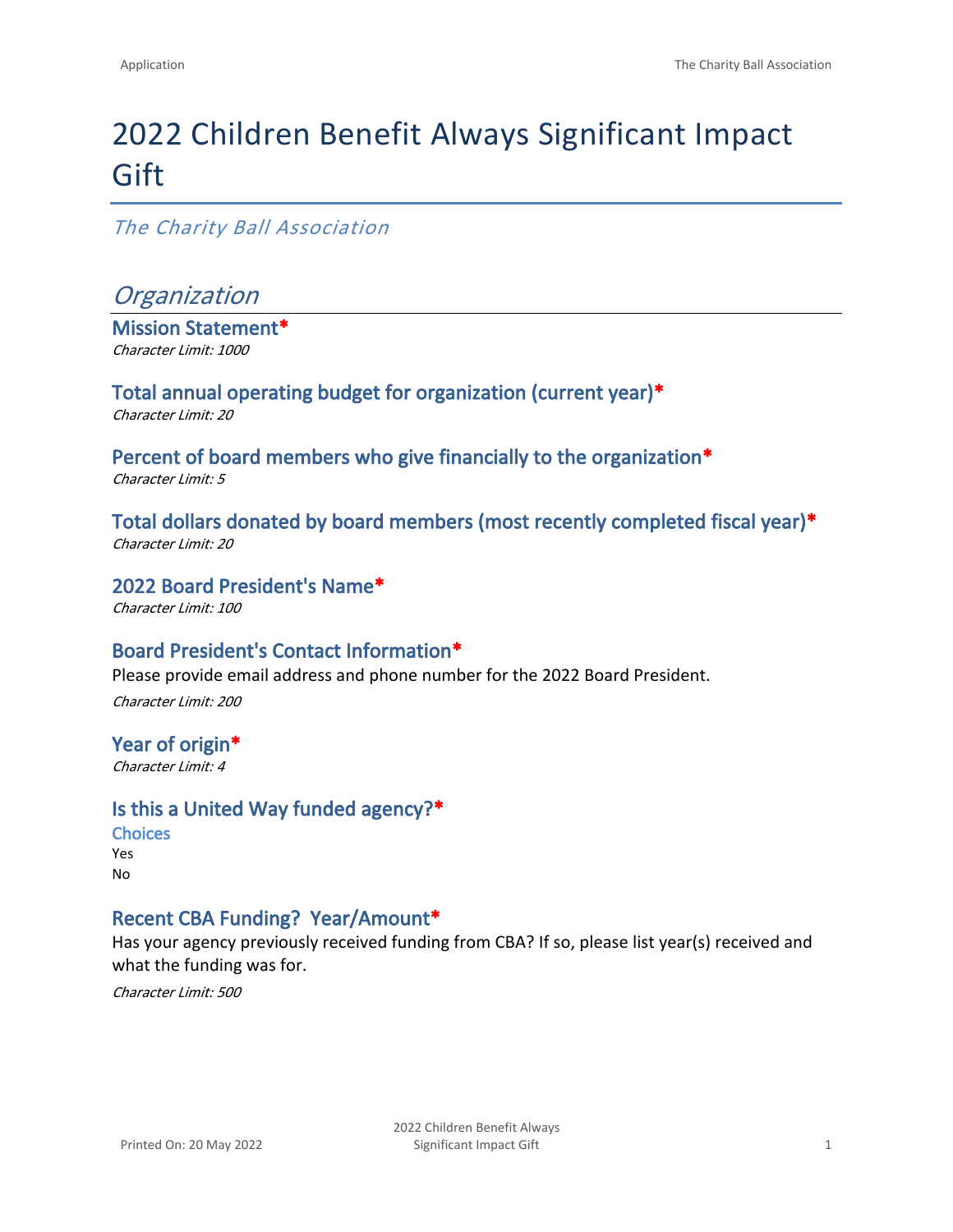### *Request Amount*

**Amount of request to the CBA\*** *Character Limit: 20*

**Total project cost\*** *Character Limit: 20*

# *Project Information*

**Project Title\*** *Character Limit: 100*

**Project Description (one sentence):\***

*Character Limit: 250*

#### **Physical Address of Project Location\***

*Character Limit: 250*

#### **Contact Name and Phone Number\***

Please provide the contact name and phone number of the contact who will meet CBA committee for site visit (if requested).

*Character Limit: 250*

### **Project Category (Check more than one if applicable)**

Please select the category you feel best describes the area your grant request fits within.

#### **Choices**

Child Abuse Child Safety Childcare/Respite Education Fine Arts Health/Wellness/Nutrition Mental Health Special Needs Trafficking **Other** 

#### **If Other is selected above, please add description here:**

*Character Limit: 250*

#### **Project start date or date funds are needed (or grant period start date)\***

*Character Limit: 10*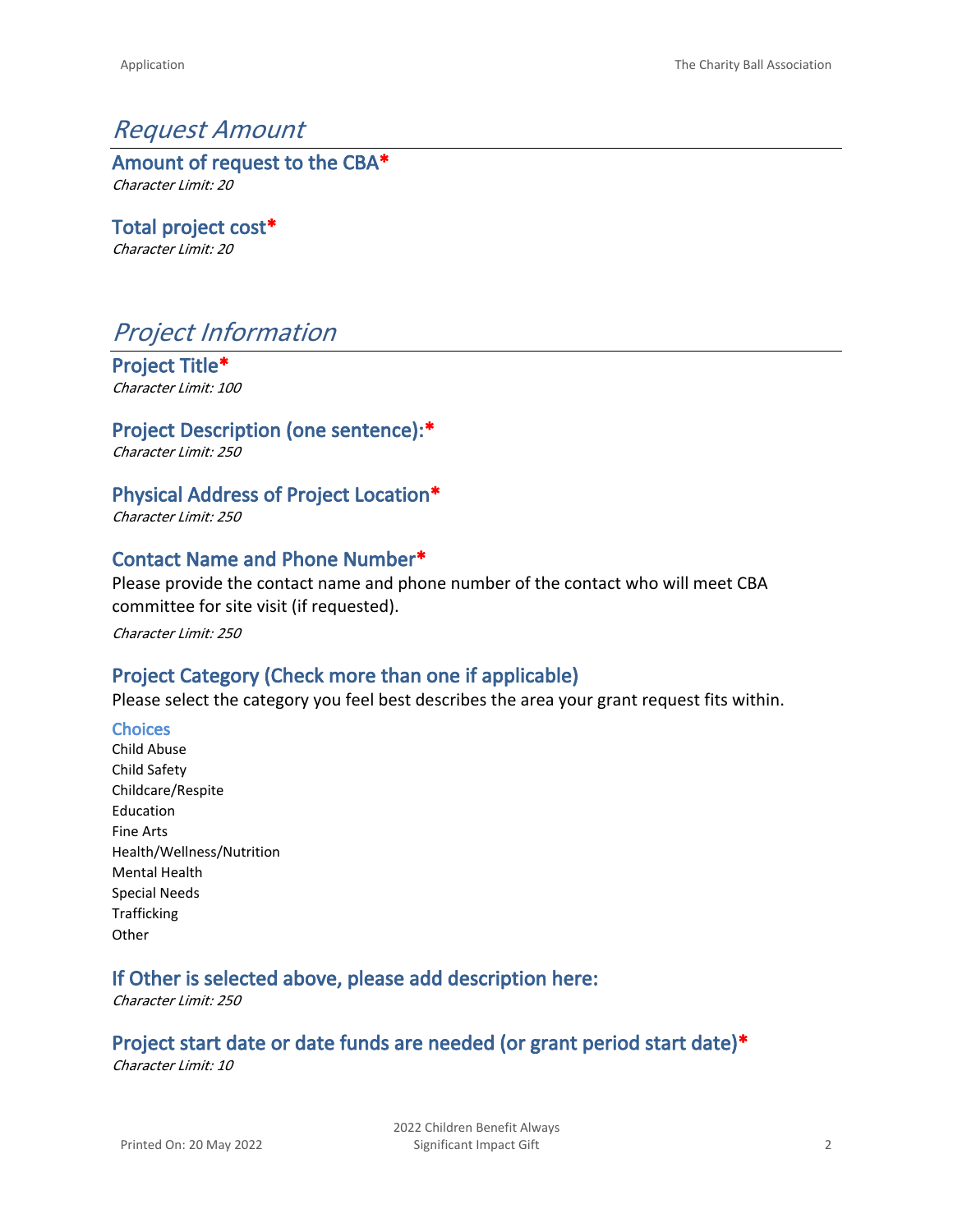#### **Project end date (or grant period end)\***

*Character Limit: 10*

**Target Geographic Area?\***

*Character Limit: 250*

#### **Number of clients to be served by this project (during grant period)\***

*Character Limit: 10*

## *Narrative Questions*

#### **Problem or Need\***

Describe the problem or need your program/project will address. (Note: The problem statement is not the same as the description of the population to be served.) *Character Limit: 2000*

#### **People to be Served\***

Describe the population to be served by this program/project (with information such as age, gender, ethnicity, geographic area(s), income and/or poverty level). Please be sure to mention any demographics or other conditions that are important to this funder (for example, if this funder specializes in a particular population, health condition, etc., be sure to address that). *Character Limit: 2000*

#### **Project Description\***

Describe the project for which funding is being requested and its primary purpose. Briefly describe how the funds will be used (including project activities).

*Character Limit: 1200*

### **Ongoing/ New Project\***

If this is an ongoing project: What have been past indicators of success? What have been challenges to achieving success? Any recent enhancements? OR

If this is a new project (new to your agency): What is the basis for expecting that the project will succeed? (Anecdotal information? Evidence-based practices? Literature review? Other?)

*Character Limit: 1000*

#### **Project Staff\***

Please specify staff associated with this program/project. *Character Limit: 1000*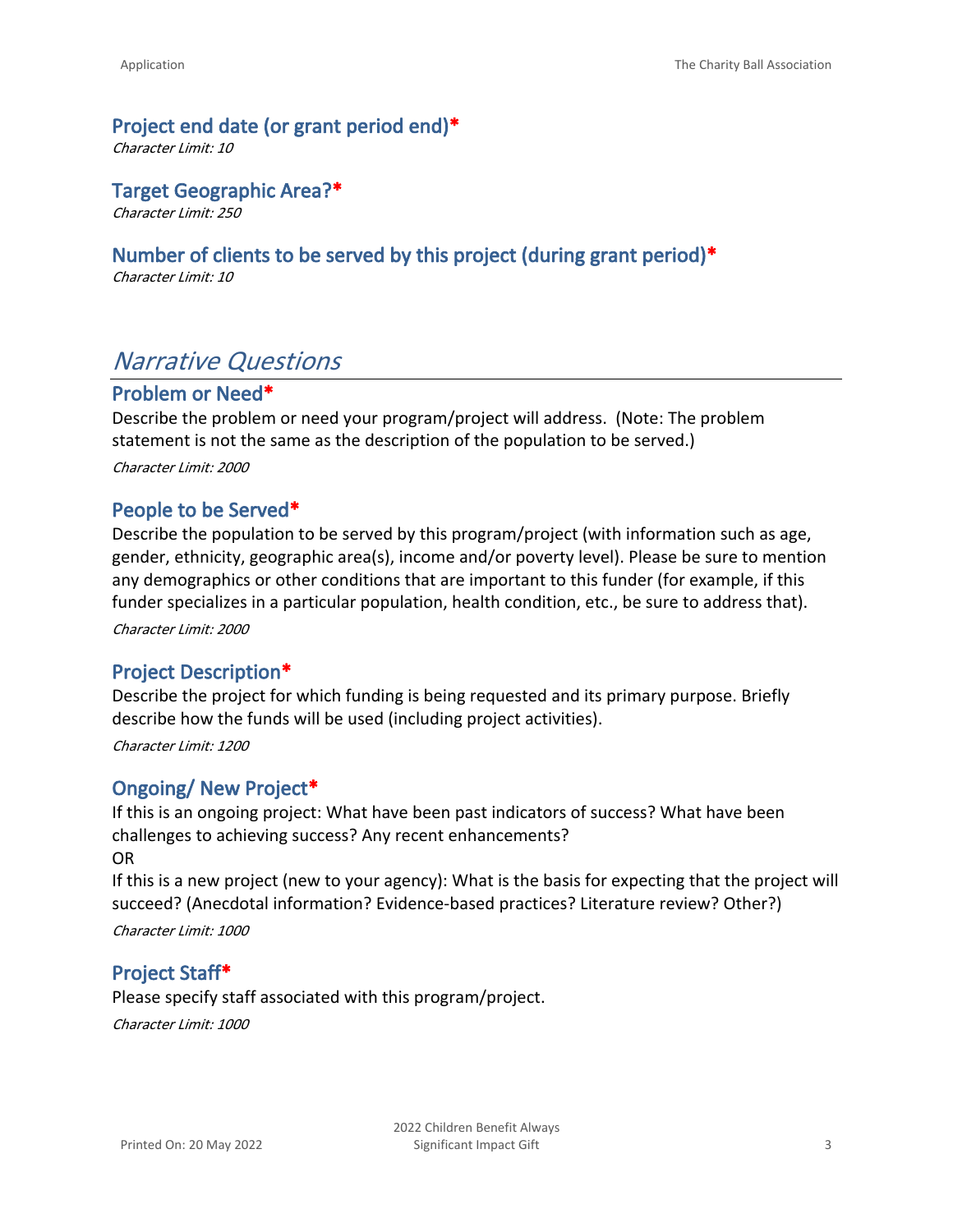#### **Project Collaboration\***

Do you plan to collaborate with any other organizations on this project? If so, which ones and how?

*Character Limit: 500*

#### **Project Fit with Agency Mission\***

How does this project fit with your organization's mission? *Character Limit: 1000*

#### **Project Sustainability\***

How do you plan to sustain this project? *Character Limit: 500*

#### **Project Evaluation\***

What change will occur in clients' lives as a result of this program/project, and how will you know that this has happened? (Identify the measurement tools you will use – qualitative or quantitative.) If your program/project does not produce lasting change in clients' lives, discuss other ways the program/project is making a difference, or fixing a problem over the long term.

*Character Limit: 2000*

#### **Fit with CBA Mission\***

How is this program/project related to the priorities of The Charity Ball Association? (Here's your chance to make your case, just in case it's not obvious to the CBA.) *Character Limit: 1000*

#### **Organization Description/Background\***

Please describe your organization. Some suggested items to include: number of staff; number of volunteers (other than board members); clients served annually by entire organization; date established or founded; a list of your core services; impact or major accomplishments; a brief statement of your organization's vision for the next five years. Include the information you believe is most important to help the CBA understand what makes your organization special. *Character Limit: 1000*

#### **Relationship to the Field\***

- What other nonprofit organizations in your area provide similar services? How are your services or approach different from theirs?
- Does your organization coordinate services with other agencies, either formally (through a Memorandum of Understanding) or informally? (Not just on the proposed program/project.)

*Character Limit: 2000*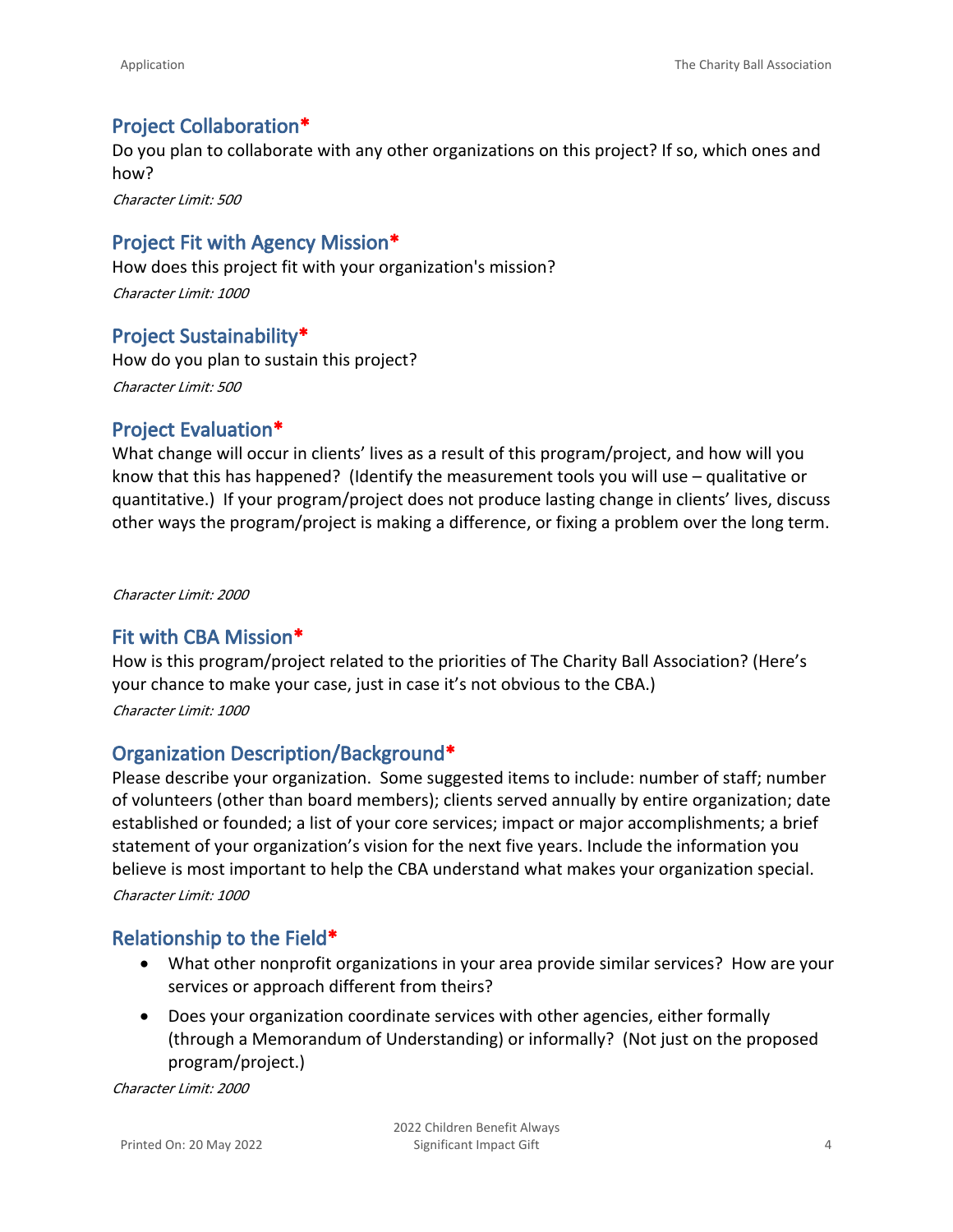# *Additional Attachments*

#### **Current Organizational Budget\***

Please download the Excel document by clicking [HERE,](https://app.box.com/s/h45xv1ody78r7fngurtfszl00jf4vei2) complete the worksheet, and upload your saved document. **Please save so all columns fit on one page when printed**.

*File Size Limit: 1 MB*

### **Project/Program Budget\***

Please download the Excel document by clicking [HERE](https://app.box.com/s/05i7elj2wn4hupsiqbkh1ht9z9erlnfb), complete the worksheet, and upload your saved document.

**Please save so all columns fit on one page when printed**.

*File Size Limit: 1 MB*

### **List of board members\***

Please download the Excel document by clicking [HERE](https://app.box.com/s/7kq6nchccy5juj3w2uhidv3icra3ztgi), complete the worksheet, and upload your saved document.

**Please save so all columns fit on one page when printed.**

*File Size Limit: 1 MB*

### **Historical Financial Form\***

Please download the Excel document by clicking [HERE,](https://app.box.com/s/rlmoyicc3v1bypkohhy608vkzo0i15ng) complete the worksheet, and upload your saved document.

#### **Please save so all columns fit on one page when printed.**

*File Size Limit: 1 MB*

#### **Organization Chart\***

*File Size Limit: 1 MB*

#### **Letters demonstrating collaboration (for collaborative programs/projects)** *File Size Limit: 1 MB*

### **For construction projects: Three competitive bids. See Funding Policies for additional information.**

Bid 1 *File Size Limit: 2 MB*

#### **Bid 2** *File Size Limit: 2 MB*

**Bid 3** *File Size Limit: 2 MB*